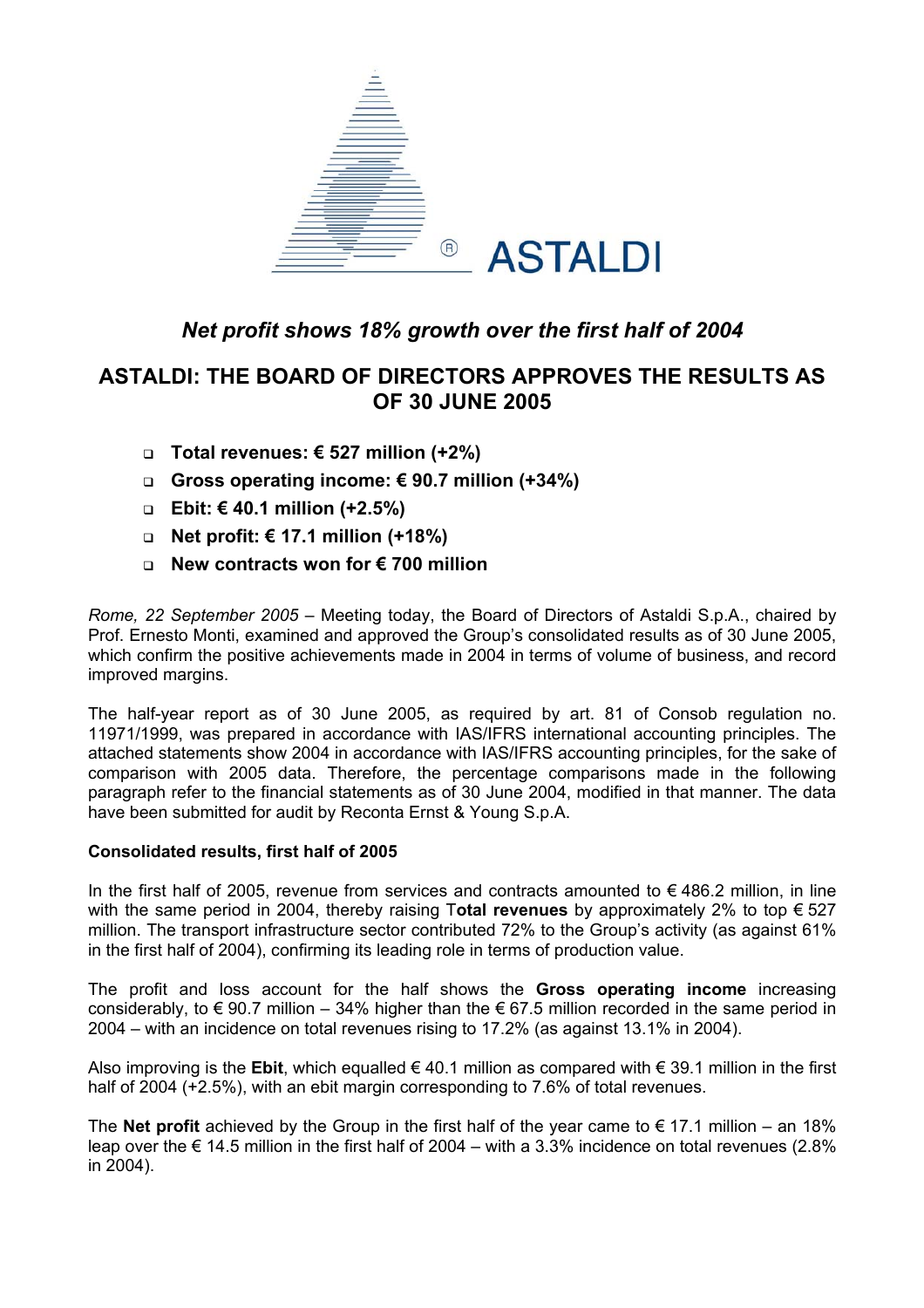**Net financial indebtedness**, affected by the cyclical support granted to the production activities in the half and typical of the seasonal trend, rose from December 2004's figure of  $\epsilon$  226.3 million to  $€$  235.8 million as of 30 June 2005. The average term of the debt has been tending to lengthen, with medium/long-term debts representing 63% of the total financial debts, as against 21% at the close of 2004.

# **Orders backlog**

The first half of 2005 saw new contracts acquired for about  $\epsilon$  700 million, thus bringing the overall value of the Group's orders backlog to over € 5.2 billion – a 4.1% rise compared with the start of the year. As for geographic distribution, 82% of the new contracts are in Italy – in particular in the transport infrastructure sector - and 18% abroad, mainly in America, Rumania, Turkey, and Algeria. The additional increase of the orders backlog in comparison with the excellent levels already achieved in 2004 confirms the industrial plan's expectations based on a new contracts acquisition policy privileging profitability.

Works awarded in the half include those for doubling the Parma-La Spezia railway line for € 165 million and, in joint venture at 70%, the  $\epsilon$  442 million contract for the completion of the Turin railway junction.

Commercial successes abroad include the Group's raised standing in Algeria after winning the tender for the works on a lot of the motorway linking Tunisia and Morocco, and the construction of the water system in the area to the east of Algiers, thus increasing the overall portfolio in that area to € 157 million.

Lastly, with regards to project finance activities in Italy, the Council of State, overturning the earlier decision of Tuscany's regional administrative court (TAR), confirmed the Astaldi-led grouping's qualification as Sponsor to build and manage four hospitals in Tuscany, thereby allowing the operation – valuing  $\epsilon$  330 million for the construction portion and  $\epsilon$  1.5 billion for the concession – to be started.

Events of note following the close of the half include the acquisition of new contracts in Algeria; the resolution of the dispute with AEM Torino regarding the Pont Ventoux hydroelectric plant; and the financing guarantee issued by SACE to fund three major projects that Astaldi is carrying out in Venezuela.

# **Impact of the transition to the new international accounting principles**

The Astaldi Group has adopted the IFRS starting with these financial statements, with a 01 January 2004 transition date. Therefore, the final yearly consolidated financial statements prepared in accordance with Italian accounting principles are for the business year closing on 31 December 2004.

For the first application of IAS/IFRS, the Group adopted the provisions of IFRS 1, and the attachments to the half-year report will provide diagrams for reconciling the shareholders' equity as of 01 January 2004, 31 December 2004, and 01 January 2005 – as well as the 2004 economic result – as obtained by applying the Italian accounting principles, with the respective values found in compliance with the IAS/IFRS.

The adoption of the IAS/IFRS accounting principles has had the following impacts on the consolidated shareholders' equity and on the consolidated result:

- Reduction of the group's shareholder's equity as of 01 January 2004 by  $\epsilon$  5.684 million (equal to  $2.5\%$ );
- Increase the result as of 31 December 2004 by  $\in$  424 thousand (equal to 1.5%);
- Reduction the group's shareholder's equity as of 31 December 2004 by 5.579 million (equal to 2.3%);
- Reduction the group's shareholder's equity as of 01 January 2005 by € 853 thousand (equal to 0.3%) by virtue of the fair value assessment of derivatives (first release IAS 32 and 39).

For more details and information on the main differences between Italian accounting principles and IAS/IFRS principles that have affected the Astaldi Group, please refer to the comments note in the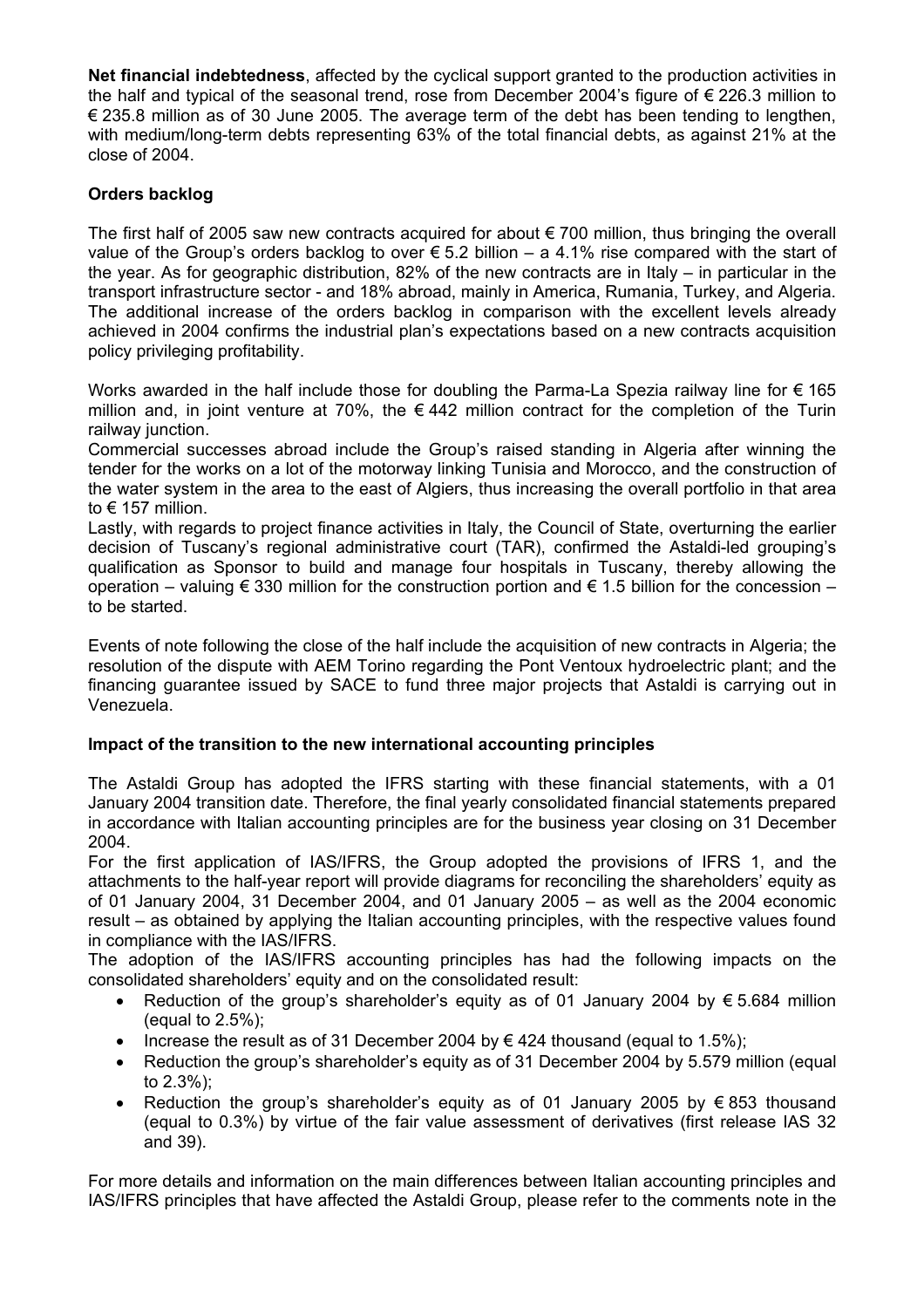document "Transition to international accounting principles (IAS/IFRS)" attached to the half-year report.

ли в община в община в община в община в община в община в община в община в община в община в община в община<br>В община в община в община в община в община в община в община в община в община в община в община в община в<br>

*Quoted on the Star segment of Italy's stock exchange, the Astaldi Group has been active for more than 75 years, in Italy and abroad, in designing and constructing large-scale civil engineering works.* 

*The Group operates in the following areas of activity:* 

- *transport infrastructures (railways, undergrounds, roads, motorways, ports, and airports);*
- *hydraulic works and power production plants (dams, hydroelectric plants, water systems, oil pipelines, gas pipelines, and treatment plants);*
- *civil and industrial construction (hospitals, universities, airports, law courts, construction works for electrical and nuclear plants, car parks);*
- *management under concession of such works as car parks, environmental remediation systems, etc.*

*The Group is currently a General Contractor capable of promoting the financial aspects and coordinating all the resources and skills for the optimal development and management of complex and highly important public works.* 

### **For more information:**

Tel. 06/41766389 Tel. 06/42020970<br>Alessandra Onorati dell'altri di un controllo di un differenti di un differenti di un differenti di un differe<br>Giancarlo Frè Torre External Relations and **Andrea Ligoir Andrea Ligoir Andrea Ligoir** Investor Relations Manager [a.onorati@astaldi.com](mailto:a.onorati@astaldi.com) [www.astaldi.it](http://www.astaldi.it/)

#### **Astaldi S.p.A. PMS Corporate Communications**

*Alessandra Onorati Giancarlo Frè Torelli*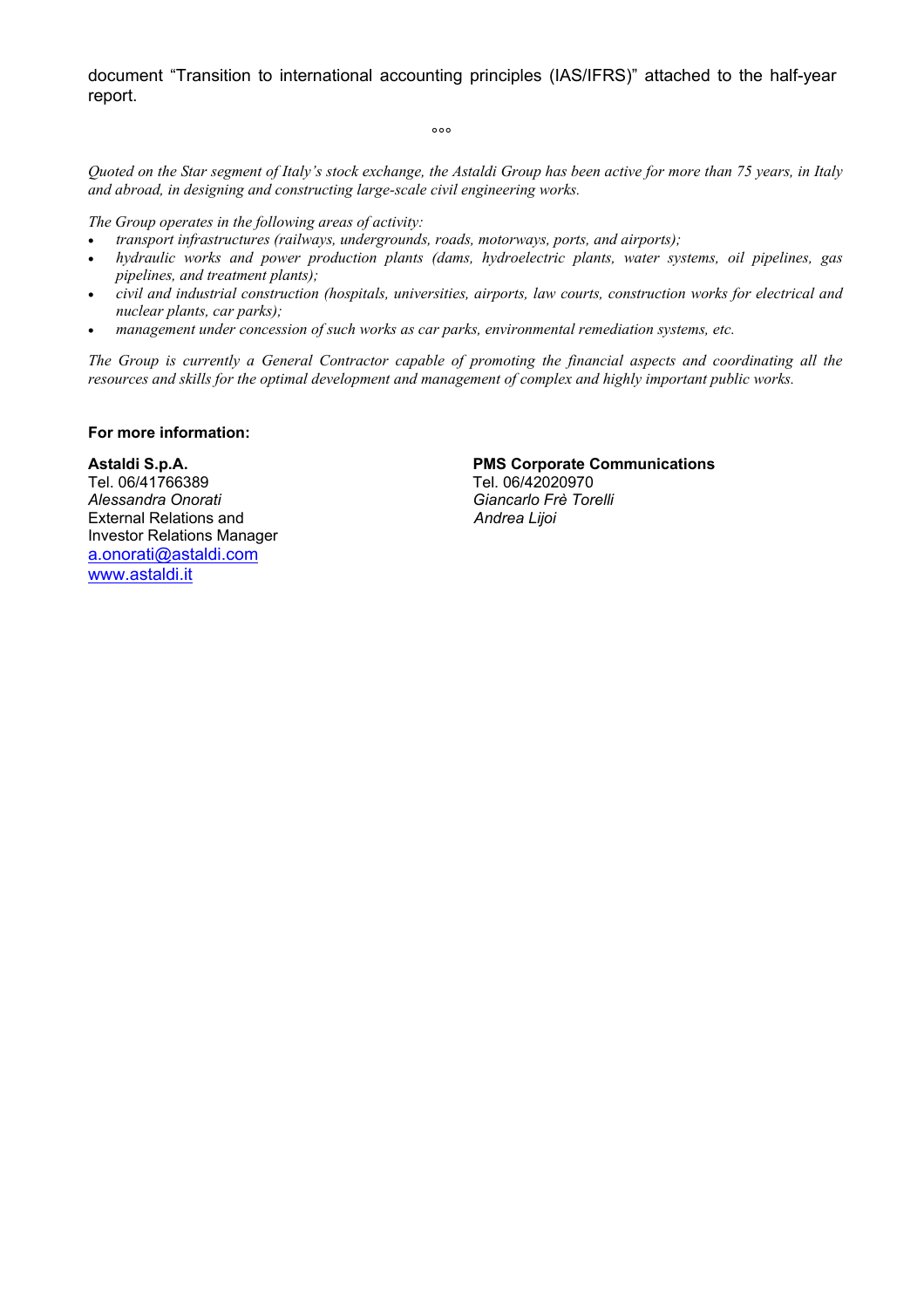| <b>RECLASSIFIED CONSOLIDATED INCOME STATEMENT</b>     |            |            |            |            |
|-------------------------------------------------------|------------|------------|------------|------------|
| Euro/000                                              | 1H 2005    | $\%$       | 1H2004     | $\%$       |
| Contract revenues                                     | 486,195    | 92.3%      | 483,313    | 93.4%      |
| Other revenues                                        | 40,842     | 7.7%       | 34,340     | 6.6%       |
| Value of production                                   | 527,037    | 100.0%     | 517,653    | 100.0%     |
| Costs of production                                   | (363, 035) | $(68.9\%)$ | (377, 602) | (72.9%)    |
| <b>Added value</b>                                    | 164,002    | 31.1%      | 140,051    | 27.1%      |
| Labour costs                                          | (73, 270)  | $(13.9\%)$ | (72, 485)  | $(14.0\%)$ |
| <b>EBITDA</b>                                         | 90,732     | 17.2%      | 67,566     | 13.1%      |
| Amortisation, depreciation and write-down             | (23, 333)  | $(4.4\%)$  | (13,621)   | $(2.6\%)$  |
| Other oprtating costs                                 | (27, 406)  | $(5.2\%)$  | (15,048)   | $(2.9\%)$  |
| Capitalisation of internal construction costs         | 69         | 0.0%       | 174        | 0.0%       |
| <b>EBIT</b>                                           | 40,062     | 7.6%       | 39,072     | 7.5%       |
| Net financial income and charges                      | (12, 180)  | $(2.3\%)$  | (16,681)   | $(3.2\%)$  |
| Impact of measurement of investments at equity method | (116)      | $(0.0\%)$  | (676)      | $(0.1\%)$  |
| <b>Profit before taxes</b>                            | 27,766     | 5.3%       | 21,715     | 4.2%       |
| Taxes                                                 | (10, 763)  | $(2.0\%)$  | (6,697)    | $(1.3\%)$  |
| Net income for the period                             | 17,003     | 3.2%       | 15,018     | 2.9%       |
| Minority interests                                    | 136        | 0.0%       | (492)      | $(0.1\%)$  |
| Group net income                                      | 17,139     | 3.3%       | 14,526     | 2.8%       |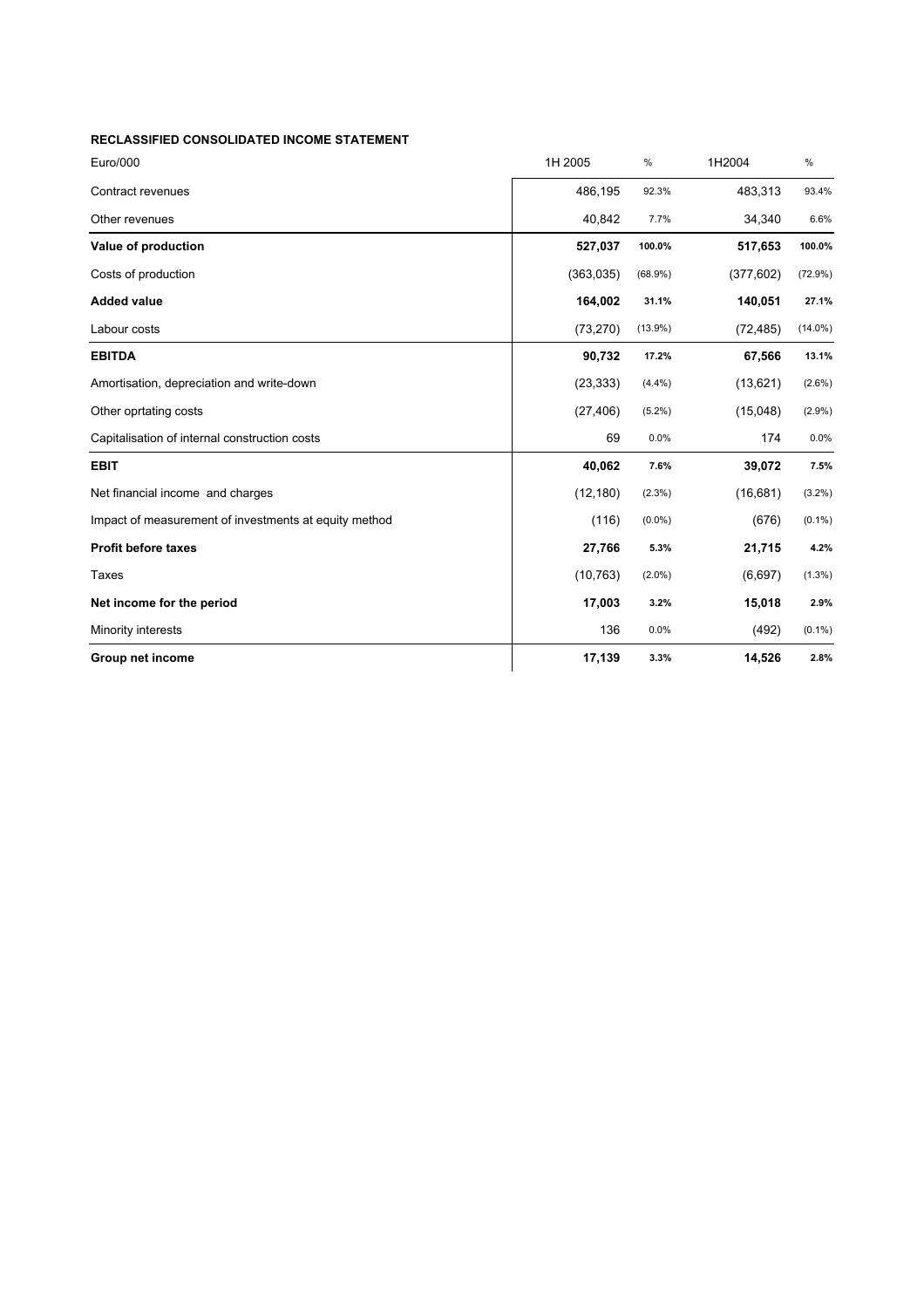#### **RECLASSIFIED CONSOLIDATED BALANCE SHEET**

|                                                                                  | 30/06/2005   | 31/12/2004     | 30/06/2004      |
|----------------------------------------------------------------------------------|--------------|----------------|-----------------|
|                                                                                  |              |                |                 |
| <b>ASSETS</b>                                                                    |              |                |                 |
| Non current assets                                                               |              |                |                 |
| Property, plant and machinery                                                    | 124,424      | 125,257        | 130,225         |
| Investment properties                                                            | 204          | 204            | 204             |
| Intangible assets                                                                | 6,194        | 5,174          | 6,203           |
| Equity investments evalueted under equity method                                 | 27,355       | 28,277         | 28,187          |
| Non current investments at cost                                                  | 4,427        | 4,053          | 4,107           |
| Non current financial assets at fair value<br>Other non current financial assets | 15,838       | 16,135         | 17,660          |
| Other non current assets                                                         | 46,210       | 54,783         | 55,811          |
| Deferred tax assets                                                              | 17,933       | 26,044         | 19,825          |
| Total non current assets                                                         | 242,584      | 259,926        | 262,222         |
| <b>Current assets</b>                                                            |              |                |                 |
| Inventories                                                                      | 44,872       | 44,746         | 35,075          |
| Contracts in progress                                                            | 245,466      | 142,823        | 135,561         |
| Trade receivables                                                                | 392,632      | 405,609        | 432,359         |
| Current investments at cost                                                      |              |                |                 |
| Current investments at fair value                                                | 11,326       | $\overline{a}$ |                 |
| Receivables from tax authorities                                                 | 49,474       | 47,861         | 58,680          |
| Current financial assets                                                         |              | 29,595         | 17,500          |
| Other current assets                                                             | 140,343      | 117,278        | 95,067          |
| Cash at bank and in hand                                                         | 135,621      | 185,022        | 134,811         |
| Total current assets                                                             | 1,019,734    | 972,933        | 909.053         |
| Non current assets held for sale                                                 |              |                |                 |
| <b>TOTAL ASSETS</b>                                                              | 1,262,318    | 1,232,860      | 1,171,274       |
|                                                                                  |              |                |                 |
| NET EQUITY                                                                       |              |                |                 |
| Subscribed capital                                                               | -98,136      | -98,425        | $-98,425$       |
| Reserves                                                                         |              |                |                 |
| - Legal reserve                                                                  | $-9,383$     | $-7,819$       | -7,819          |
| - Extraordinary reserve                                                          | $-49,294$    | -26,741        | $-26,741$       |
| - Share premium reserve                                                          | -67,836      | -67,836        | $-67,836$       |
| - Profit (loss) carried forward                                                  | 234          | $-2,378$       | -4,914          |
| - Other reserves                                                                 | $-7,624$     | $-6,881$       | $-9,128$        |
| <b>Total reserves</b>                                                            | -133,903     | -111,656       | -116,438        |
| Profit (loss) for the financial period                                           | $-17,139$    | -28,031        | $-14,527$       |
| Group net equity                                                                 | $-249,178$   | -238,111       | $-229,390$      |
| Reserves                                                                         | 1,869        | 2,609          | 3,045<br>$-492$ |
| Profit (loss) for the financial period                                           | 136          | 165            |                 |
| <b>Minority interests</b>                                                        | 2,005        | 2,774          | 2,554           |
| <b>NET EQUITY</b><br><b>LIABILITIES</b>                                          | $-247,172$   | -235,337       | -226,836        |
| Non current liabilities                                                          |              |                |                 |
| Non current financial liabilities                                                | $-285,624$   | -90,620        | -87,964         |
| Other non current liabilities                                                    | $-2,718$     | $-7,645$       | -7,164          |
| Employees benefits                                                               | $-14,153$    | -13,773        | $-13,432$       |
| Non current provisions for risks                                                 | --           | --             |                 |
| Deferred taxes liabilities                                                       | $-39$        | $-7,693$       | $-7,655$        |
| Total non current liabilities                                                    | $-302,533$   | -119,731       | -116,214        |
| <b>Current liabilities</b>                                                       |              |                |                 |
| Advances from customers                                                          | $-46,263$    | -75,718        | -62,877         |
| Trade payables                                                                   | $-400,267$   | -390,058       | -366,135        |
| Current financial liabilities                                                    | -163,845     | -308,374       | -298,634        |
| Payables to tax administration                                                   | -11,453      | -17,937        | -19,492         |
| Current provisions for risks                                                     | -39,746      | -37,007        | -38,462         |
| Other current liabilities                                                        | $-51,038$    | -48,697        | -42,625         |
| <b>Total current liabilities</b>                                                 | -712,613     | -877,791       | -828,224        |
| Liabilities directly related to non current assets held for sale                 |              |                |                 |
| <b>Total liabilities</b>                                                         | $-1,015,146$ | -997,522       | -944,438        |
| TOTAL NET EQUITY AND LIABILITIES                                                 | $-1,262,318$ | -1,232,860     | -1,171,274      |